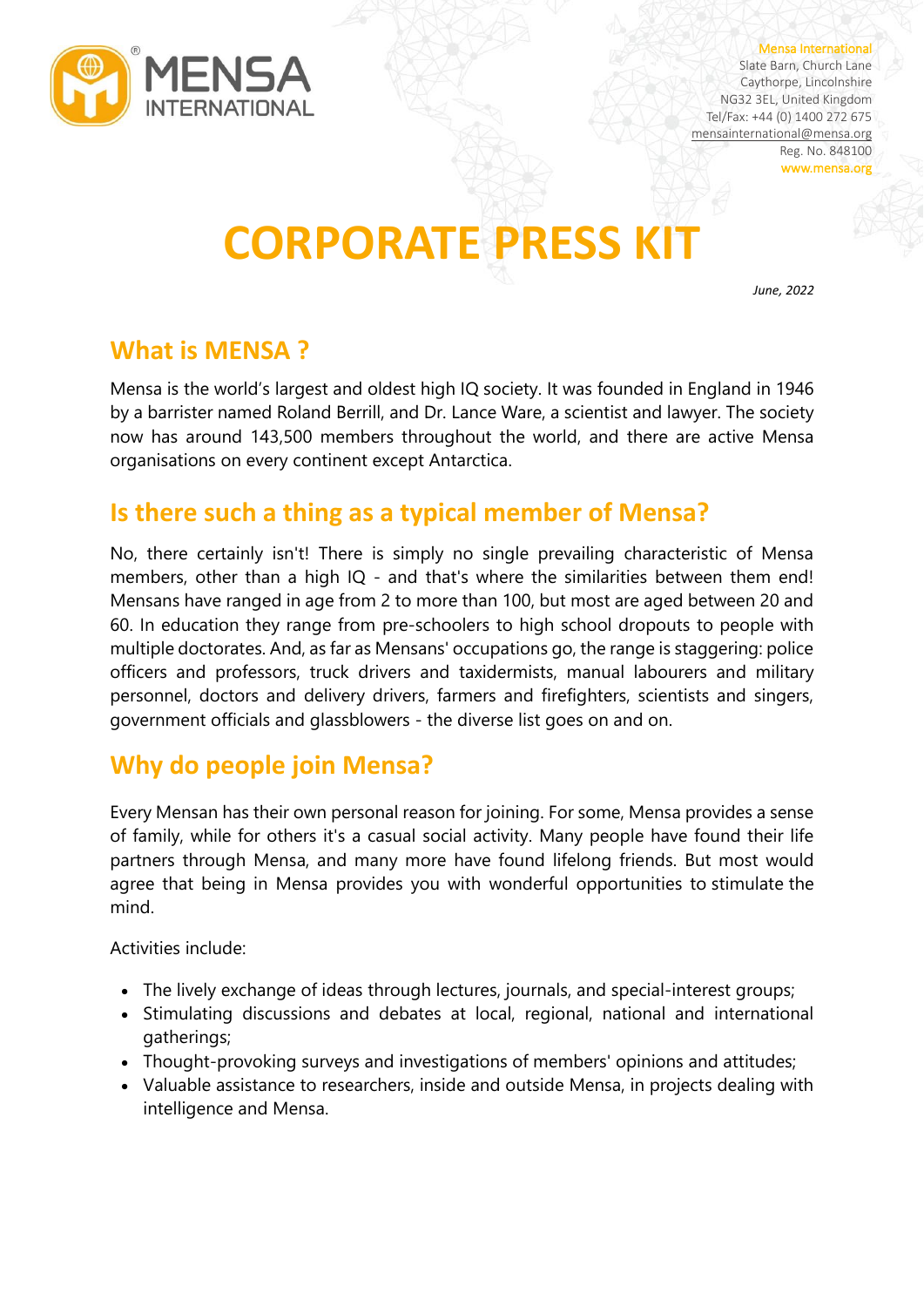

Mensa International Slate Barn, Church Lane Caythorpe, Lincolnshire NG32 3EL, United Kingdom Tel/Fax: +44 (0) 1400 272 675

[mensainternational@mensa.org](about:blank) Reg. No. 848100 www.mensa.org

## **What are Mensa's three stated purposes?**

The three stated purposes of Mensa are always the same, no matter where in the world your national Mensa organisation happens to be:

- to identify and foster human intelligence for the benefit of humanity;
- to encourage research into the nature, characteristics, and uses of intelligence;
- to provide a stimulating intellectual and social environment for its members.

# **Who can join Mensa ?**

Membership of Mensa is open to persons who have attained a score within the upper two percent of the general population on an approved intelligence test, one that has been properly administered and supervised. There is no other qualification for initial membership eligibility.

Generally, there are two ways to prove that you qualify for Mensa: either take a test administered by Mensa, or submit a qualifying test score from another approved test. More information on whether a test you have taken (or plan to take) is approved, as well as information on the procedure for taking the Mensa test, can be obtained from your nearest Mensa office.

# **A Brief History of Mensa's International Structure**

### **1946 - 1964: from British Club to International Organisation**

Mensa was, for all intents and purposes, an exclusively British club from its beginnings in 1946 up until 1960. The establishment of a branch in America in the fall of 1960, with its subsequent rapid growth, brought forth the inevitable issue of co-existing national Mensa groups versus one international group (with many branches).

At the November 1963 Annual General Meeting in London, the membership approved a policy on the structuring of an 'international' Mensa, and a separation of the international board - what was to become the International General Committee (IGC) - from the British board. This policy provided for the drafting and membership approval of a constitution, with subsequent elections to fill the posts created by it. The first 'formal' International Mensa Constitution was approved in June 1964, and it provided for eight officers: Chairman, General Secretary, Treasurer, Membership Officer, Developments Officer, Editorial Committee Chair, Research Committee Chair, and Premises Committee Chair. It further provided for one representative from each of the recognized national Mensa groups (United Nations-style, without regard to group size). The first international Mensa election was held in September 1964.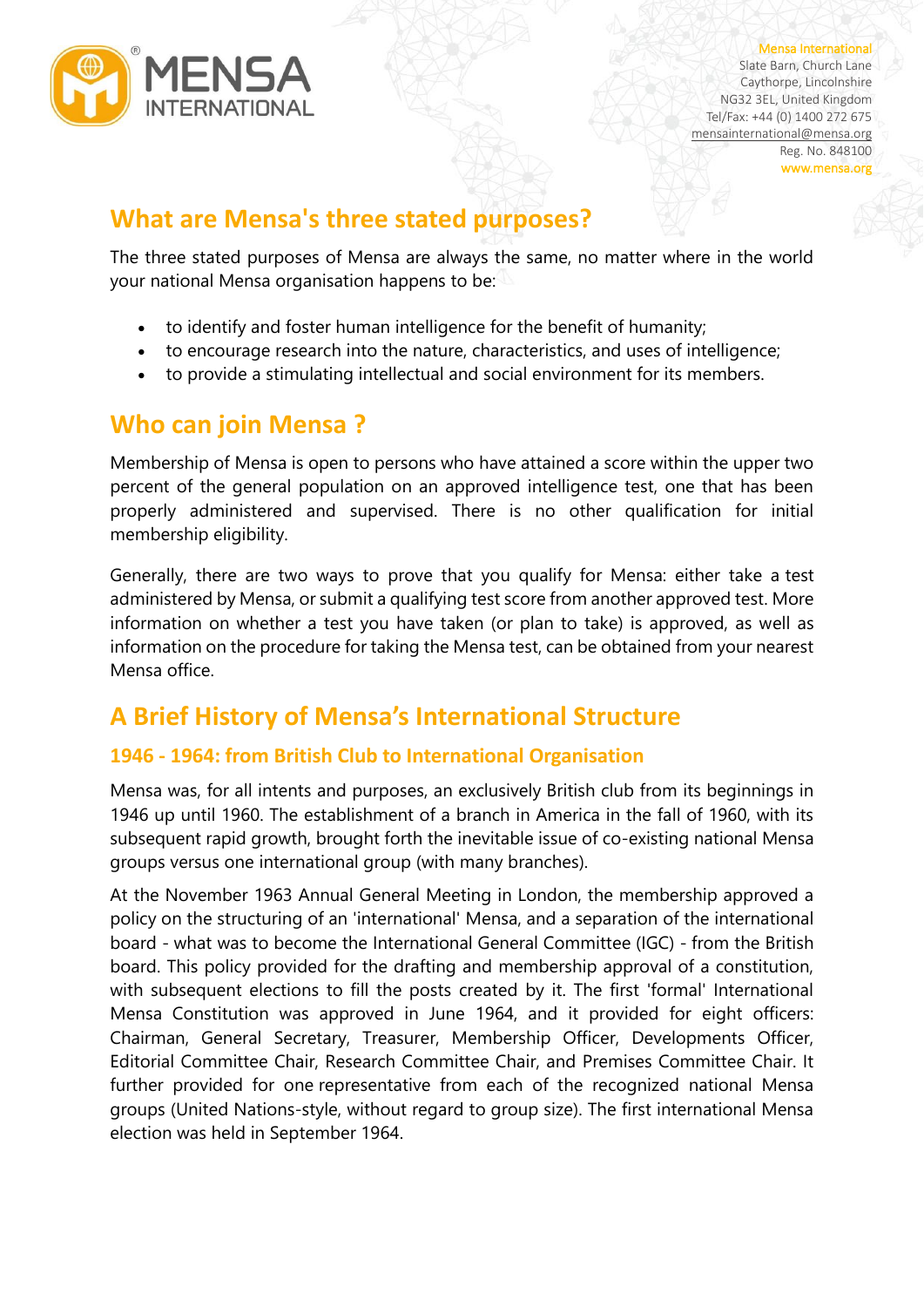

Mensa International Slate Barn, Church Lane Caythorpe, Lincolnshire NG32 3EL, United Kingdom Tel/Fax: +44 (0) 1400 272 675 [mensainternational@mensa.org](about:blank) Reg. No. 848100 www.mensa.org

#### **Mensa Gains Corporate Status**

Another provision of the 1964 Constitution was the establishment of Mensa as a legal entity. After considerable work, Intermensa Ltd was incorporated as a 'holding company' on May 7, 1965. It is interesting to note that in 1965, the name 'Mensa' was already in use in another corporate name and thus the preferred 'Mensa International Ltd' could not be used. In 1976, when the name became available once more, Mensa International Ltd (MIL) was incorporated in England. For several years, MIL and Intermensa Ltd were both in use until, in May 1985, Intermensa Ltd became dormant.

#### **Major Changes**

By 1980, the inequities of the U.N.-style system had generated serious problems. For example, the US, with over 30,000 members (and a large financial obligation to MIL), had but one vote, the same as the Ivory Coast, which had only ten members and virtually no financial obligation. The major players gathered in Miami and, in October 1981, a compromise ('The Miami Pact') was agreed; it provided for a weighted voting system that continues to this day: the number of votes allocated to each national Mensa is based on its membership total, with no group carrying more than 40% of the votes and no National Representative (Nat Rep) carrying more than three votes.

### **The International Board of Directors (IBD)**

In the 1982 Mensa Constitution, an International Board of Directors (IBD) was introduced, and the International General Committee (renamed as the International General Council) became an 'advisory only' body to the IBD. In effect, the IBD now became the actual decision-making body of Mensa International. The IBD consisted of the International Chairman, Director of Administration, Director of Development and Treasurer (the four elected International Officers), along with the Nat Reps chosen by each recognized national Mensa meeting a specified minimum membership level.

Initially, the IGC was comprised of a lot more countries than the IBD, with the IBD being limited to the larger national Mensas. However, as national groups increased in size, more and more countries became eligible to join the IBD. Over time, the two groups became almost identical with regard to their composition of representatives, and the need for two separate bodies was brought into question. Consequently, the last ever IGC meeting was held in Oslo in 2004.

### **The Executive Committee (ExComm)**

The 1984 Articles of Association made provision for a group of 'Ex-Officio Directors' to take over the day-to-day functioning of Mensa International. The four internationally elected officers were joined by the chief executive officer (now "Chair") of each national Mensa which is entitled to four or more votes on the IBD (only American Mensa and British Isles Mensa qualified at this time). In 2005, this group became officially known as the Executive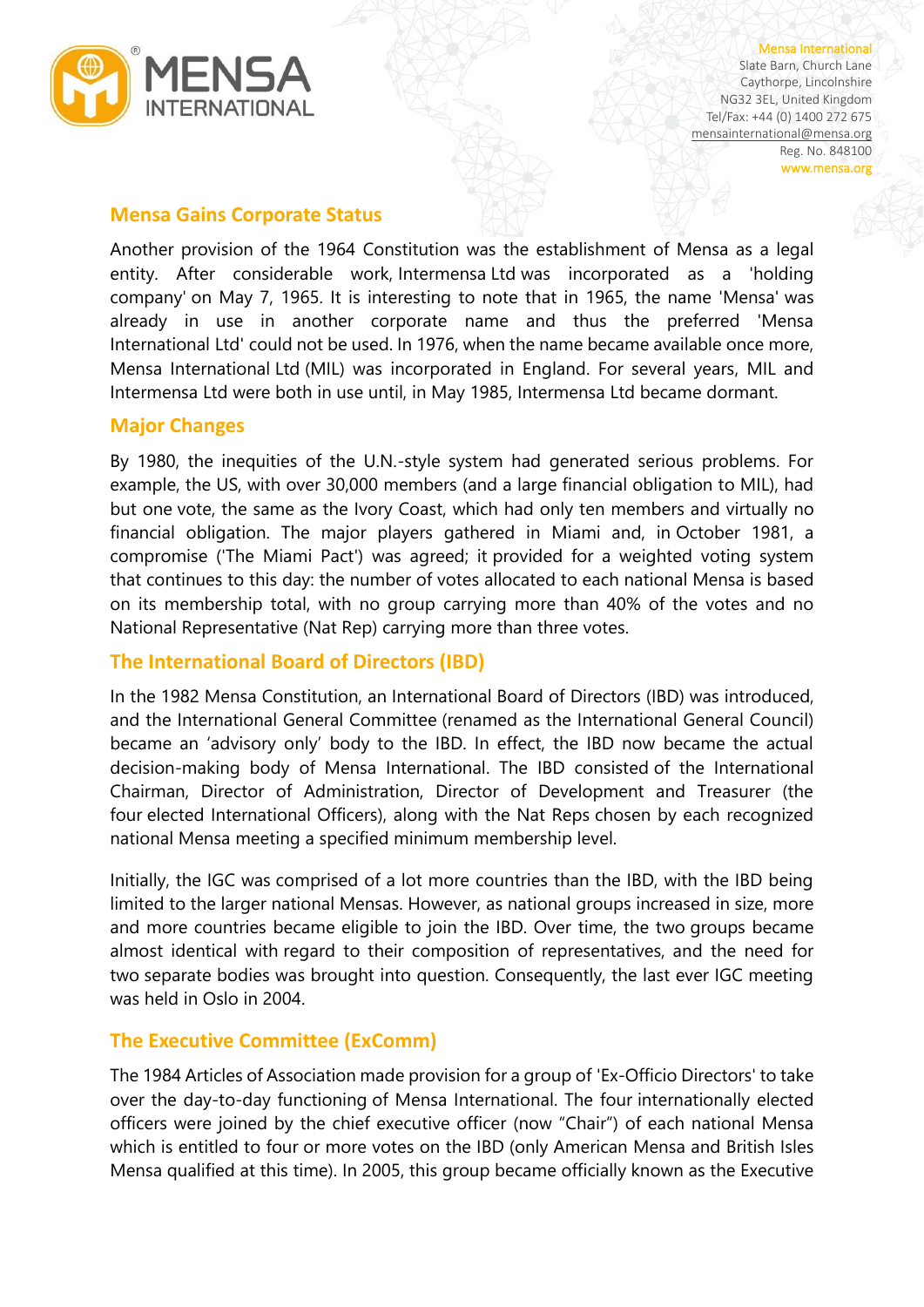

Mensa International Slate Barn, Church Lane Caythorpe, Lincolnshire NG32 3EL, United Kingdom Tel/Fax: +44 (0) 1400 272 675 [mensainternational@mensa.org](about:blank) Reg. No. 848100 www.mensa.org

Committee, or ExComm, and the 6 representatives were joined by the newly created Director of Smaller National Mensas. Later, in 2012, seven became eight when the chair of Mensa Germany joined due to that national group reaching the milestone of 10,000 members. Therefore, currently, the Mensa chairs (or their proxies) of the three largest National Mensas (America, British Isles, and Germany) each have a seat on ExComm.

### **Mensa Publications & Communications with the Membership**

- Members worldwide receive the Mensa World Journal (MWJ), containing information about Mensa around the world.
- Members regularly receive their national magazine with contributions by Mensans on a wide variety of subjects. The national magazine also features articles from the MWJ.
- Mensa International provides a monthly newsletter for the international membership which includes announcements of special interest, updates on important events in the international calendar, Mensa news stories, and surveys.
- In some countries, in addition to the national magazine, members may receive lively newsletters informing members of local activities and events, as well as other absorbing items.
- 'Isolated M' is also a popular and informative newsletter, sent to those members who are geographically or otherwise isolated.
- The Mensa Research Journal (MRJ) is available to both members and the public via subscription. Published three times a year, the MRJ is one of the lowest priced journals on the market due to a grant from Mensa International Limited (MIL). The scholarly research articles in each issue are selected from a wide array of research journals, both nationally and internationally.
- Mensa has had an active Facebook community for many years, and it's still thriving. It also has a new and exciting online Workplace community which is growing rapidly. It's a place where members can meet likeminded Mensans from all over the world, and in this Mensans-only space, no subject is too deep, no joke is too high-brow. And there's a mind-boggling array of groups that Mensans can sign up to.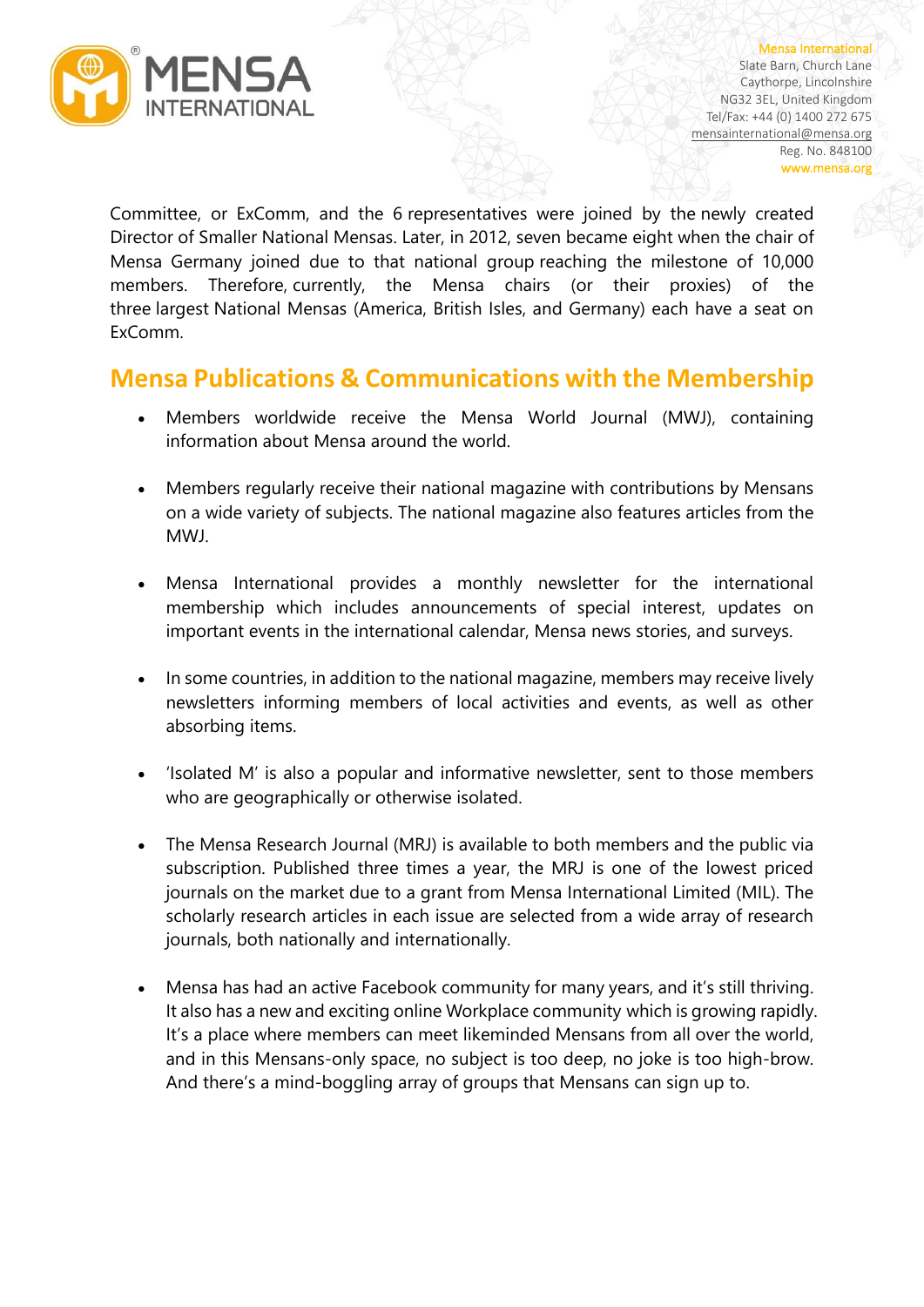

#### Mensa International

Slate Barn, Church Lane Caythorpe, Lincolnshire NG32 3EL, United Kingdom Tel/Fax: +44 (0) 1400 272 675 [mensainternational@mensa.org](about:blank) Reg. No. 848100 www.mensa.org

### **Facts and Figures**

**Creation**: 1946, Oct. 1st.

**Headquarters**: United Kingdom.

**Membership**: as of June 2022 - approx. 143,500 members in 48 countries (40 Full National Mensas, 1 Provisional National Mensa, and 7 Emerging National Mensas). Mensa also has Direct International Members in another 40 countries.

### **Largest National Groups – Top 5:**

- 1. USA (around 50,000 members)
- 2. British Isles (around 18,000 members)
- 3. Germany (around 15,500 members)
- 4. Sweden (around 7,000 members)
- 5. Netherlands (around 4,000 members)

#### **Executive Committee**

- International Chairman: **Björn Liljeqvist**
- International Director of Administration: **Isabella Holz**
- International Director of Development: **José Luis Martínez**
- International Treasurer: **Jacek Cywinski**
- International Director of Smaller National Mensas: **Tan Kee Aun**
- Proxy for Chair of American Mensa: **Lori Norris**
- Chair of British Isles Mensa: **Chris Leek**
- Proxy for Chair of Mensa Germany: **Peter Fröhler**

### **Milestones**

- 1946: creation of British Mensa.
- 1960: American Mensa started forming.
- 1964: The first 'formal' International Mensa Constitution was approved.
- 1965: American Mensa topped 4400 members and overtook British Mensa.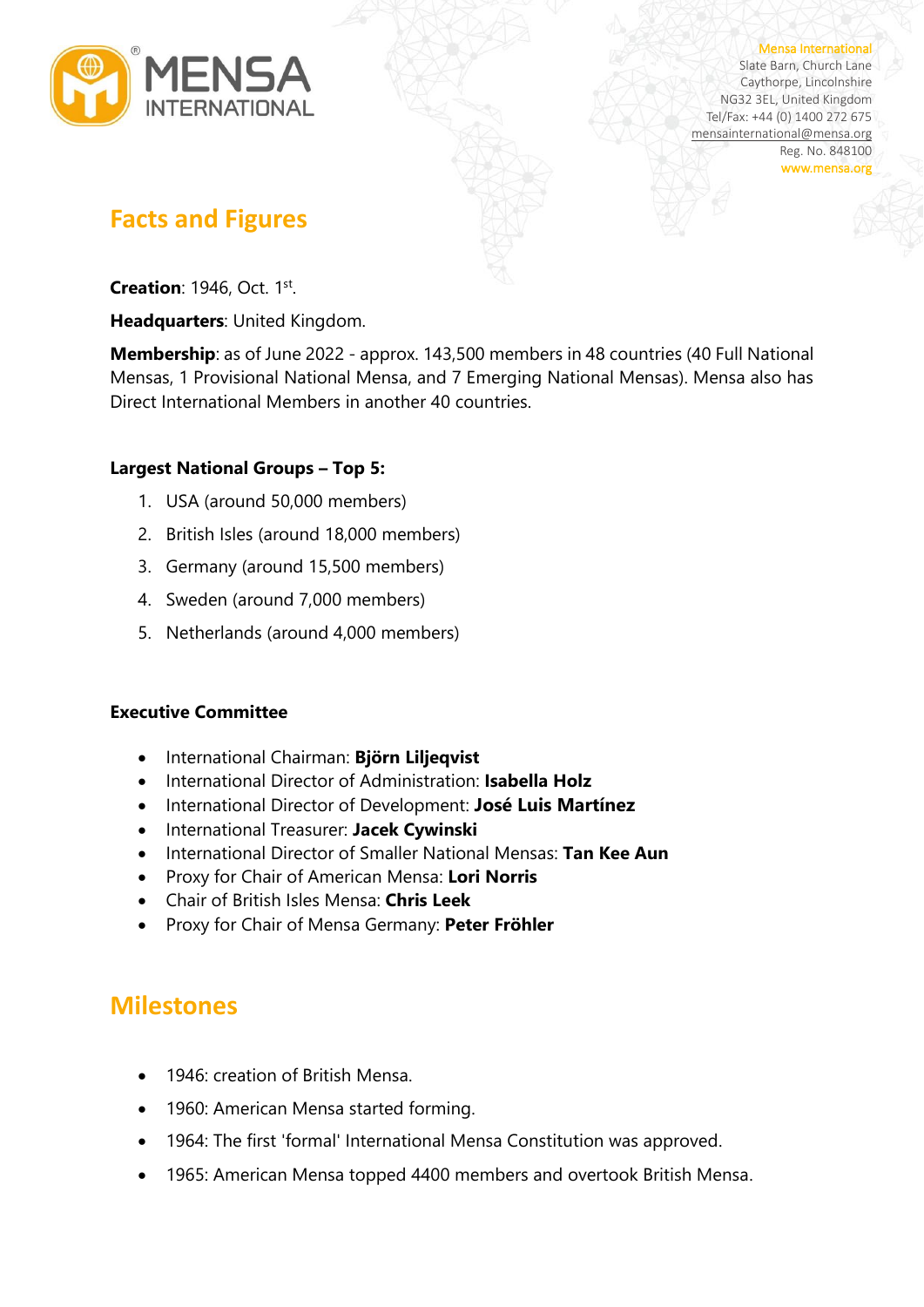

Mensa International Slate Barn, Church Lane Caythorpe, Lincolnshire NG32 3EL, United Kingdom Tel/Fax: +44 (0) 1400 272 675 [mensainternational@mensa.org](about:blank) Reg. No. 848100 www.mensa.org

- 1971: creation of the [Mensa Foundation](about:blank) to encourage research into the nature, characteristics and uses of intelligence.
- 1982: IBD (International Board of Directors) becomes the decision-making body of Mensa International.
- 1985: Mensa International reaches 70,000+ members worldwide.
- 1991: Mensa International reaches 100,000+ members worldwide.
- 2008: first European Mensa Annual Gathering (EMAG) held in Cologne, Germany.
- 2011: first Asian Mensa gathering in Kuala Lumpur, Malaysia. This event is now known as the Asia-Pacific Mensa Gathering (AMG) due to the inclusion of Australia and New Zealand.
- 2018: Mensa International reaches 140,000+ members worldwide.

# **Follow us! #mensasociety**



#### **For further information, please contact:**

**Olivier Müller** International Communications Officer for PR, Mensa International [communications@mensa.org](about:blank)

#### **Simone Dogu**

International Communications Officer for Social Media, Mensa International [digitalmedia@mensa.org](about:blank)